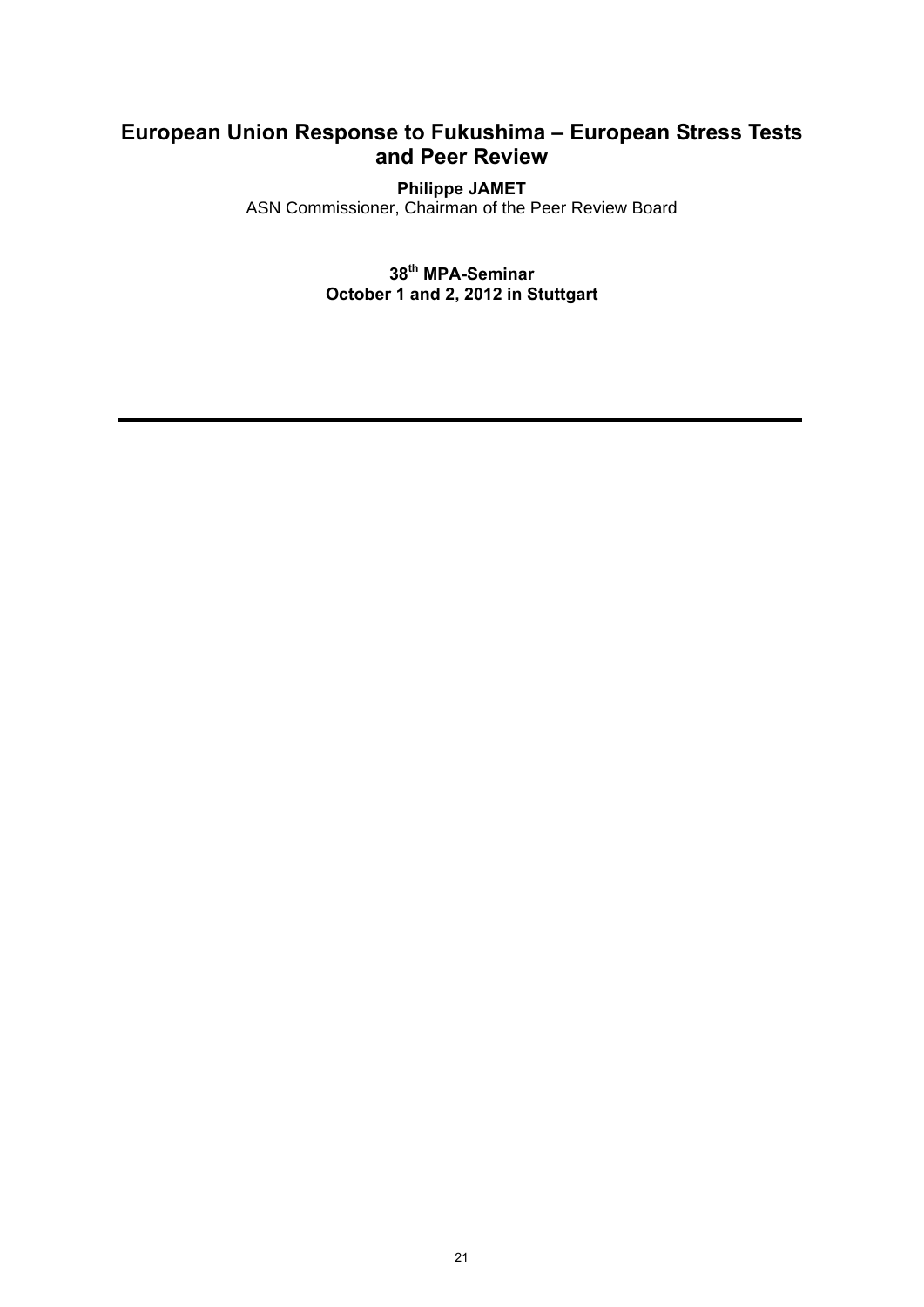# **Abstract**

Following the severe accidents which started in the Fukushima Dai-ichi NPP on 11 March 2011, the European Council requested that a comprehensive safety and risk assessment, in light of preliminary lessons learned, be performed on all EU nuclear plants. Therefore, stress tests and peer review assessing natural initiating events, the loss of safety systems and severe accident management have been performed in the 15 European Union countries with nuclear power plants as well as Switzerland and Ukraine.

The final peer review report of the European Nuclear Safety Regulators Group (ENSREG) highlights four main areas for improvement to be explored across Europe:

- 1. Development by the Western European Nuclear Regulators' Association (WENRA), with the contribution of the best available EU expertise, of a European guidance on assessment of natural hazards and margins;
- 2. Importance of Periodic Safety Review to be underlined by ENSREG;
- 3. Expeditious implementation of the recognised measures to protect containment integrity;
- 4. Prevention of accidents resulting from natural hazards and limitation of their consequences.

The peer review of the European stress tests was completed in April 2012. In their conclusive statement issued 26 April 2012, the national European regulators and the European Commission as European Nuclear Safety Regulators Group (ENSREG) required that follow-up would occur by way of an ENSREG action plan. Country specific action plans will be developed and peer review workshop will be organised to share lessons learned on the implementation of post-Fukushima safety improvements.

## **1 Introduction / Motivation**

Following the severe accidents which started in the Fukushima Dai-ichi NPP on 11 March 2011, the European Council of 24-25 March 2011 requested that a comprehensive safety and risk assessment, in light of preliminary lessons learned, be performed on all EU nuclear plants. The request of the Council included "stress tests" performed at national level complemented by a European peer review. This was the first time that such a multilateral exercise covering over 140 reactors in all EU countries operating nuclear power plants was considered. The Council invited the national European regulators and the European Commission as European Nuclear Safety Regulators Group (ENSREG) to develop the scope and modalities for the stress tests with the support of the Western European Nuclear Regulators' Association (WENRA). WENRA drafted the preliminary stress tests specifications in April [1]. Consensus on these specifications was achieved by ENSREG and the European Commission on 24 May 2011 [2]. The Commission and ENSREG agreed that the work on the stress tests should be carried along two parallel tracks; a safety track to assess how nuclear installations can withstand the consequences of various extreme external events and a security track to analyse security threats and incidents due to malevolent or terrorist acts. The work on security was carried out by an Ad hoc Group on Nuclear Security composed of Member States experts. The present manuscript deals exclusively with the safety track of the stress tests and peer review. The specifications of the peer review [3] as well as a working paper on the transparency aspects of the EU stress tests [4] were agreed upon at the 11 October 2011 ENSREG meeting.

# **2 Full Description**

### **Stress tests and peer review organisation**

The safety track of the stress tests and peer review focused on three topics which were directly derived from the preliminary lessons learned from the Fukushima disaster and confirmed by the IAEA missions following the accident and reports from the Japanese Government. Natural hazards–including earthquake, tsunami and extreme weather–, the loss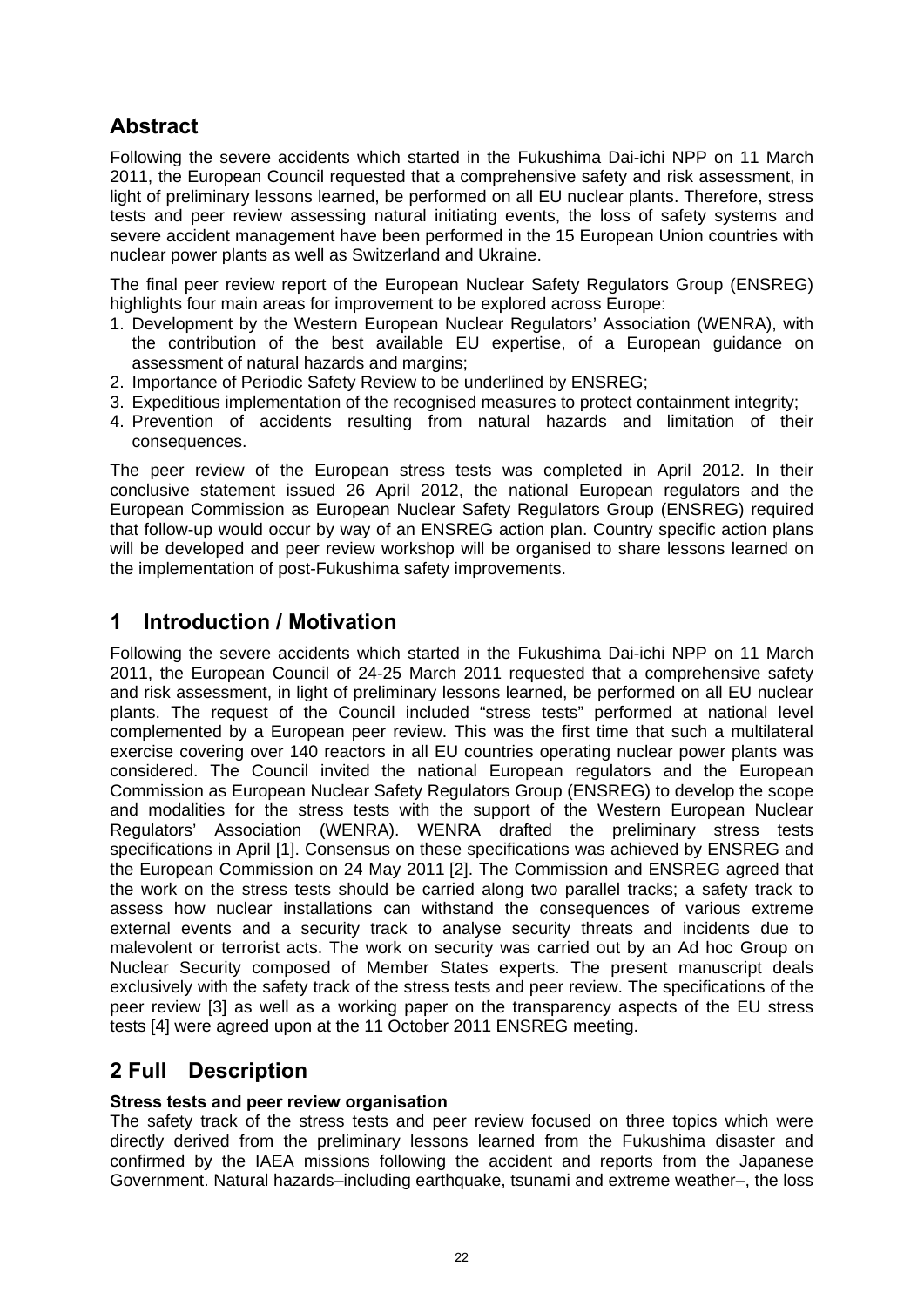of safety systems and severe accident management were the main topics for review. The stress tests and peer review assessed these topics in a three step process. The first step required the operators to perform an assessment and make proposals for safety improvements, following the ENSREG specifications. The second step was for the national regulators to perform an independent review of the operators' assessments and issue requirements, whenever appropriate. The last step was a European peer review of the national reports submitted by regulators [5].

The objectives of the peer review were to assess the compliance of the stress tests with the ENSREG specifications, to check that no important problem has been overlooked and to identify strong features, weaknesses and relevant proposals to increase plant robustness in light of the preliminary lessons learned from the Fukushima disaster.

The 15 European Union countries with nuclear power plants as well as Switzerland and Ukraine performed the stress tests and were subjected to the peer review. The peer review was managed by a Board that consisted of 7 senior regulators from EU countries and an EC senior manager. Each national regulator was invited to nominate one expert for each of the three topical areas. Most of the experts were experienced regulators. Knowledgeable scientists or consultants designated by regulators from nuclear and non nuclear European countries also participated. The European Commission also nominated experts. There were over 70 reviewers from 24 European countries participating in the peer review.

The peer review itself started with a desktop review of the national reports. The review was structured by the 3 topics of the stress tests: natural hazards, loss of safety systems and severe accident management. Each of the 17 countries subjected to the peer review had to make a presentation to each of the three topical teams, to answer the written questions as well as additional questions asked during presentations. The findings of the review were shared between the 3 teams at the end of the process. Finally, the results of the review were grouped country by country in order to produce draft country reports.

Then, a series of country reviews began. Each country subjected to the peer review was visited by a team of eight peer reviewers for three or four days. Complementary discussions were held in order to obtain appropriate answers to the questions left open after the topical review as well as clarification on important issues. A plant selected by the review team was also visited in each country. The reports drafted during the topical reviews were completed using additional information obtained during the visits. The 17 country reports were used by the peer review Board to refine the preliminary conclusions drawn from the topical reviews and to write the final peer review report of ENSREG [6].

Transparency and an opportunity for public involvement have been objectives of the peer review from the beginning. The public input has improved the stress test peer review process. Comments received in the public meeting influenced the structure of the final report.

#### **Main results of the peer review**

The peer review concluded that all countries have taken significant steps to improve the safety of their plants, with varying degrees of practical implementation. In spite of differences in the national approaches and degree of implementation, the peer review showed an overall consistency across Europe in the identification of strong features, weaknesses and possible ways to increase plant robustness in light of the preliminary lessons learned from the Fukushima disaster. As a result of the stress tests, significant measures to increase robustness of plants have already been decided or are considered. Such measures include provisions of additional mobile equipment to prevent or mitigate severe accidents, installation of hardened fixed equipment, and the improvement of severe accident management, together with appropriate staff training measures. In many cases, important modifications are being prepared for the near future. The peer review also identified four main areas of improvement to be considered at the European level.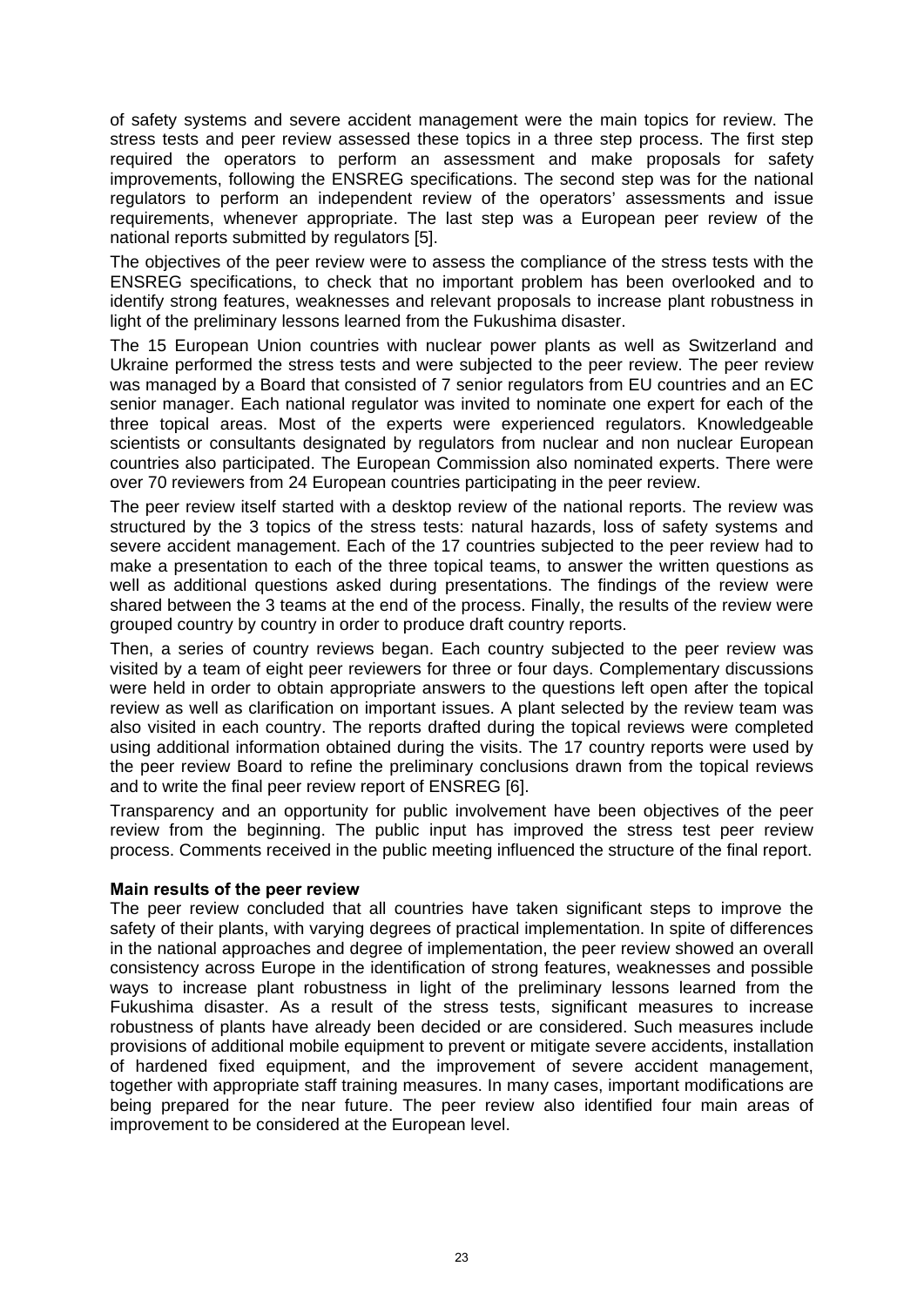#### **European guidance on assessment of natural hazards and margins**

Overall, the compliance of installations with their design basis for earthquake and flooding was good. However there was a lack of consistency identified with respect to natural hazards assessment where significant differences exist in national approaches and where difficulties were encountered with beyond design margins and cliff-edge effects assessments. Therefore, the peer review Board recommended that WENRA, involving the best available expertise from Europe, develop guidance on natural hazards assessments, including earthquake, flooding and extreme weather conditions, as well as corresponding guidance on the assessment of margins beyond the design basis and cliff-edge effects.

#### **Periodic Safety Review**

The peer review demonstrated the positive contribution of periodic safety reviews as an efficient tool to maintain and improve the safety and robustness of plants. In the context of the peer review, this finding was especially relevant for the protection of installations against natural hazards. Therefore, the peer review Board recommended that ENSREG underline the importance of periodic safety review. In particular, ENSREG should highlight the necessity to re-evaluate natural hazards and relevant plant provisions as often as appropriate but at least every 10 years.

#### **Containment integrity**

The Fukushima disaster highlighted once again the importance of the containment function, which is critical, as the last barrier to protect the people and the environment against radioactive releases resulting from a nuclear accident. This issue was already extensively considered, as a follow-up of previous accidents, and possible improvements were identified. Their expeditious implementation appeared to be a crucial issue in light of Fukushima accident. Therefore, urgent implementation of the recognised measures to protect containment integrity is a finding of the peer review that national regulators should consider. The measures to be taken can vary depending on the design of the plants. For water cooled reactors, they include equipment, procedures and accident management guidelines to:

- depressurize the primary circuit in order to prevent high-pressure core melt;
- prevent hydrogen explosions;
- prevent containment overpressure.

#### **Prevention of acci dents res ulting fro m natural hazards and lim iting thei r consequences**

The Fukushima disaster has also shown that defence-in-depth should be strengthened by taking into account severe accidents resulting from extreme natural hazards exceeding the levels taken into account by the design basis and current safety requirements applicable to the plants. Such situations can result in devastation and isolation of the site, an event of long duration, unavailability of numerous safety systems, simultaneous accidents of several plants including their spent fuel pools, and the presence of radioactive releases. Therefore, necessary implementation of measures allowing prevention of accidents and limitation of their consequences in case of extreme natural hazards is a finding of the peer review that national regulators should consider.

Typical measures which can be considered are bunkered equipment to prevent and manage severe accident including instrumentation and communication means, mobile equipment protected against extreme natural hazards, emergency response centres protected against extreme natural hazards and contamination, rescue teams and equipment rapidly available to support local operators in long duration events.

## **3 Summary and conclusion**

The peer review Board recognised that full understanding of the Fukushima accident will be a long-term process extending over several years, possibly a decade. The peer review has demonstrated the benefit of sharing between national regulators the results of the stress